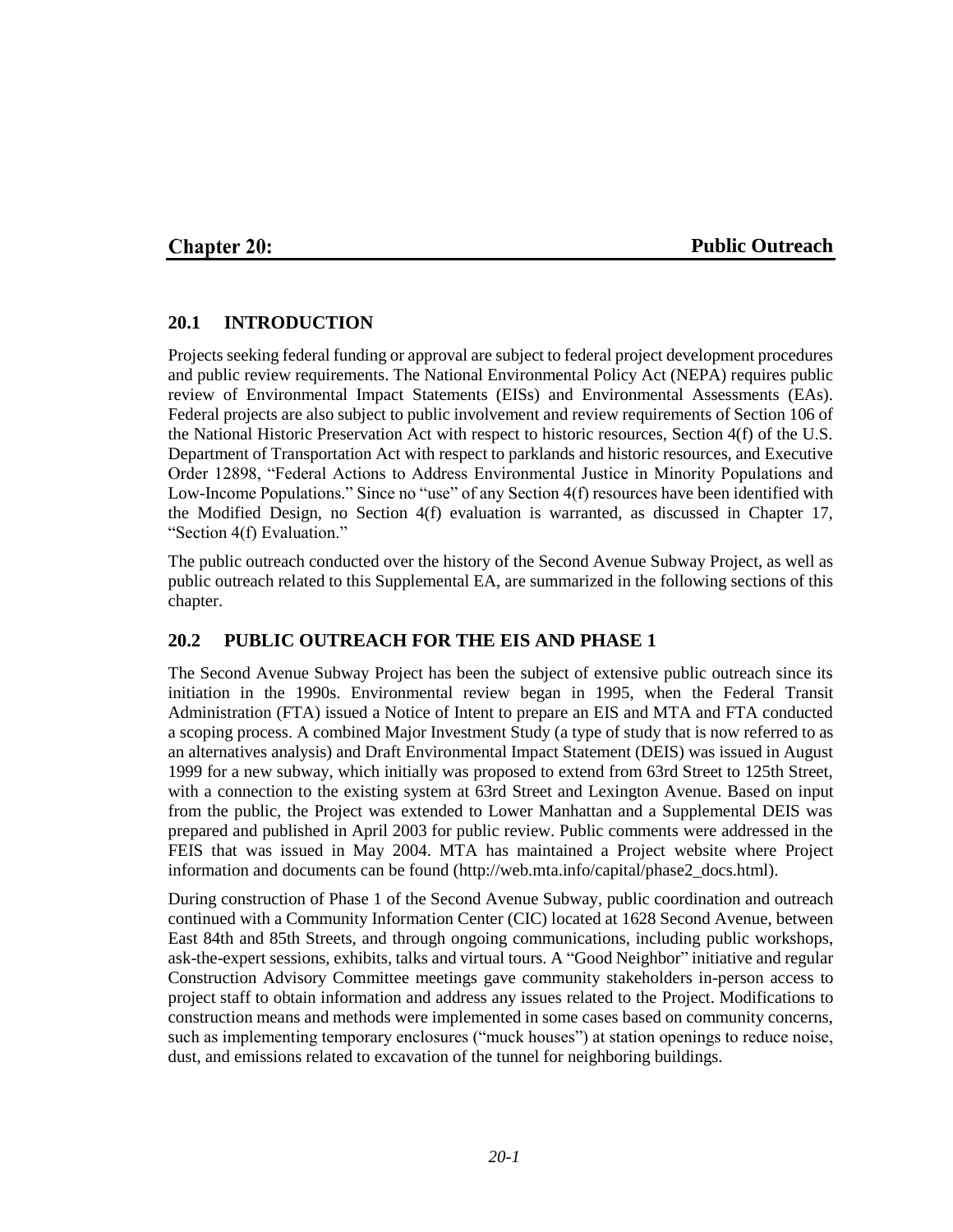# **20.3 PUBLIC OUTREACH FOR PHASE 2**

Following the recent opening of Phase 1 of the Second Avenue Subway, the preliminary engineering for Phase 2 has advanced, as detailed in Chapter 2, "Description of Phase 2 Modified Design." In conjunction with the advancement of design, MTA has developed a public outreach plan that was initiated in 2017, that will continue during the planning and NEPA phase of the Project, and that will continue throughout construction of Phase 2, similar to Phase 1. Public outreach initiatives for Phase 2 are outlined in the following sections.

# **20.3.1 GENERAL OUTREACH PLAN**

As engineering, design, environmental review, property acquisition, utility relocation, and construction activities in the area that will be served by Phase 2 of the Second Avenue Subway begin, representatives of the Second Avenue Subway Project will proactively coordinate with the community. Through a robust community relations program, MTA will provide the public with Project status, alerts and information, and solicit and incorporate feedback when possible to minimize impacts to the affected neighborhoods.

Even though major construction is months away, MTA has already started its community outreach program for Phase 2. Presentations were given to Manhattan Community Boards 10 and 11 in June 2017 and April 2018; mailings have been distributed to provide contact information for reaching the community outreach team; numerous meetings have been held with community and business groups and elected officials (see **Appendix E**); and a Community Information Center (CIC) for Phase 2, which opened in September of 2017, at 69 East 125th Street, has welcomed over 4,000 visitors as of publication of this Supplemental EA.

The Community Board presentation in June 2017 provided a brief overview of Phase 2 at the early initiation stage of design, and included information on field activities that were planned in advance of Phase 2 construction, including geotechnical and environmental investigations. Businesses and residences near the locations of planned field investigations were also informed of the upcoming activities. The presentations in April 2018 provided a more detailed description of design elements and design modifications. The April 2018 meetings were held on April 18 at the Henry J. Carter Home & Hospital at 1752 Park Avenue (at 122nd Street) (Community Board 11) and on April 30 at Touro College at 231 West 124th Street (Community Board 10). Members of the community were given an opportunity to provide comments on the presentation. Comments at these meetings included concerns related to noise, air quality, and transportation impacts during construction; impacts to business visibility and access during construction; appearance of entrances and ancillary facilities and their affect on the continuity of businesses along the street; employment opportunities for local residents during construction; vermin during construction; property acquisition and displacement of residents; flood protection measures; level of public outreach during the planning and construction of Phase 2; and Project funding. Issues relating to potential social, economic, and environmental impacts are discussed in the technical chapters of this Supplemental EA and the public outreach program is discussed in this chapter. With respect to funding for Phase 2, the MTA continues to develop potential Project costs for Phase 2 and is seeking to use a combination of MTA capital funds and federal funds.

As Phase 2 moves forward and information from the preliminary engineering and design review process is synthesized, representatives of the Project team will: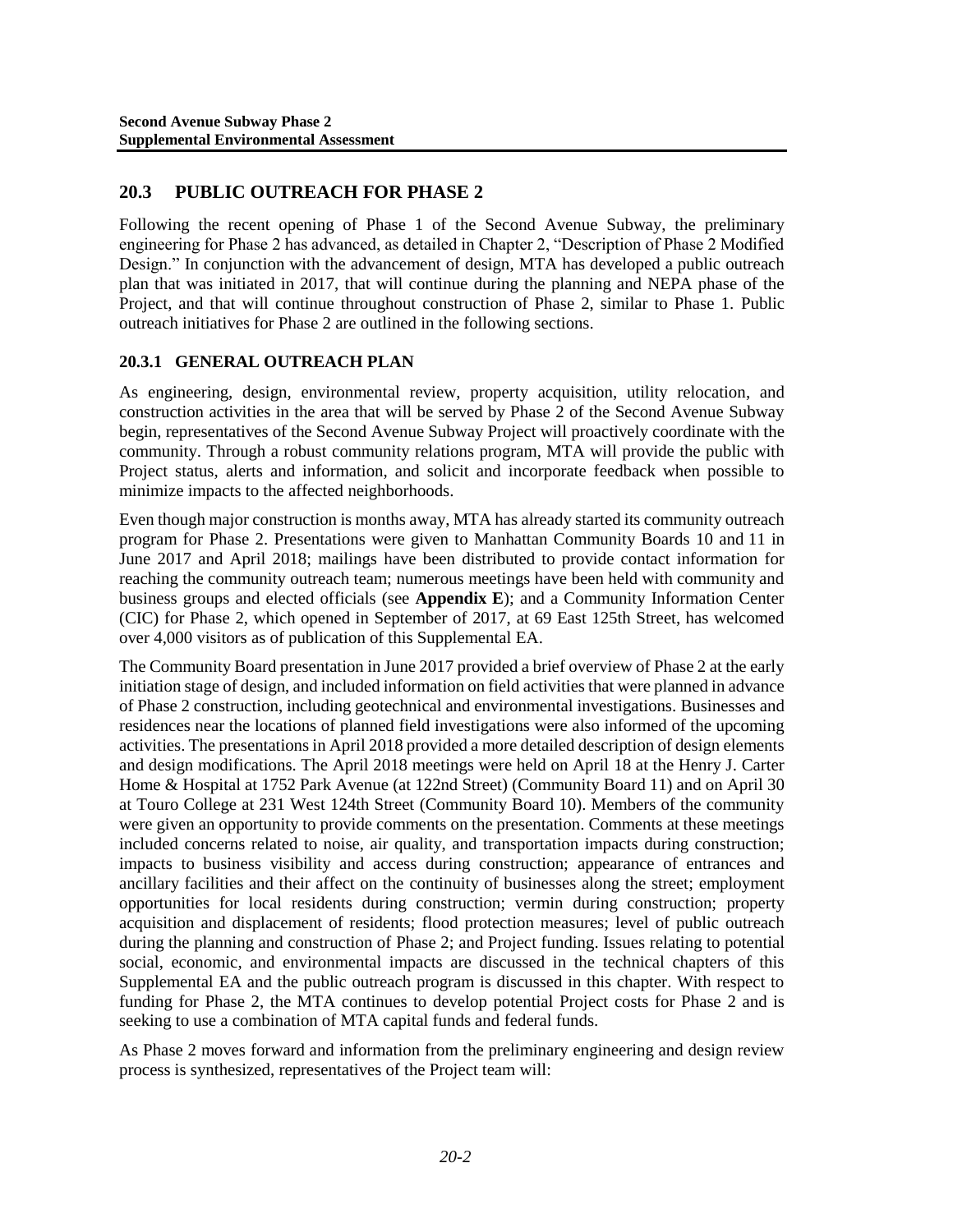- Prepare presentations on the findings to solicit public input on any identified design changes, and the potential community impacts.
- Initiate the formation of "Community Advisory Committees" and a "Retail Advisory Committee", which will consist of members who represent a larger audience of people, and who can help bring information about the project to their constituents.
- Continue to meet with and update established groups, elected officials, and nearby neighbors with an interest in the Project.

Specific components of the outreach plan are discussed below.

# *20.3.1.1 COMMUNITY INFORMATION CENTER (CIC)*

The CIC was opened in September 2017 at 69 East 125th Street in Manhattan with visuals and interactive materials to provide information on Phase 2. The CIC will remain open until completion of Phase 2 as a community resource, to keep the public informed about Phase 2 and to provide a place for the community to communicate comments or concerns. The center has welcomed over 4,000 visitors since it opened for operation. In addition, outreach efforts have established connections to area schools with hundreds of schoolchildren having participated in presentations at the CIC. The CIC is staffed with people who can answer questions and provide information about the Project. Staff at the CIC speak both Spanish and English, so that they can communicate with community members who prefer to speak Spanish. The CIC will also be used to host workshops and other public events to engage the community.

At this time, the CIC is anticipated to have the following functions throughout the planning and construction periods of Phase 2:

- Develop and manage production of content/programming: displays, exhibits, interactive exhibits, etc. The first exhibit, *Second Avenue Subway: East Harlem*, launched with the facility's opening. Community outreach staff has begun developing concepts for future exhibits with one planned at this time approximately every six to nine months.
- Hold educational events for school and other youth groups.
- Host community meetings.
- Stage future tours of the project underground at the appropriate time.
- Conduct "TransitTalk" evening events about the Project.

#### *20.3.1.2 STATION-AREA LIAISONS*

A community outreach director and a community liaison have been assigned full-time on the Phase 2 corridor (in the CIC initially) to document community concerns and follow-up with MTA or other agencies as directed by MTA to resolve community concerns and communicate resolutions back to appropriate community members. As work begins in the corridor (beginning with utility relocation), up to two additional liaisons will be added as needed, one for each station area. The current staff of a community outreach director, outreach liaison, two part-time staffers, and CIC manager are all fluent in Spanish, to allow clear communication with community members who prefer to speak Spanish.

Through email, flyers, and newsletters, MTA will keep the station-area community apprised of the Phase 2 construction schedule, as well as foreseeable associated disruptions, such as street closings, water utility disruptions, bus stop relocations, etc. As heavy construction gets under way,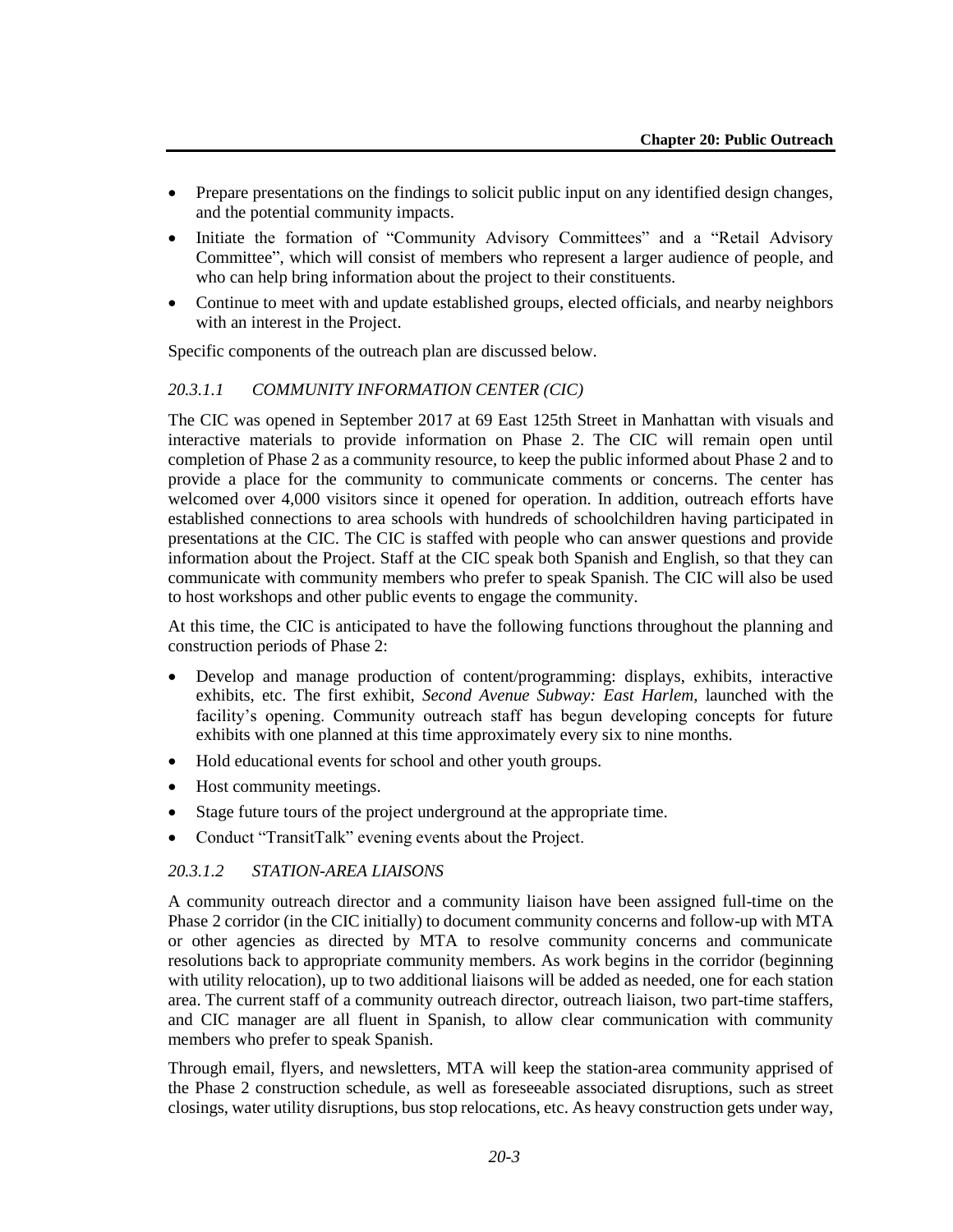the frequency of newsletters will be increased to monthly and the number of email notifications will increase as well.

Also, with the start of heavy construction, the frequency of public meetings will increase to quarterly or more, if necessary. Meetings with local community leaders and targeted groups, such as buildings affected by specific/localized construction activities, will be held on an as-needed basis. Meetings may include the following:

- Community Advisory Committee meetings for each station area.
- Meetings with specific groups such as condo/co-op boards, business groups, etc.

### *20.3.1.3 QUARTERLY PUBLIC WORKSHOPS AND ASK THE EXPERTS SESSIONS*

Biannual public workshops will be held as community outreach events. These events will pair members of the public with Project representatives to identify issues and problems and brainstorm potential solutions. These sessions will begin with a Project update, followed by small group discussions broken out by station area.

Alternating with the public workshops will be biannual *Ask the Experts* sessions, which will bring together, in a casual setting, members of the community with a number of Project and New York City agency personnel. *Ask the Experts* gives the public direct access to the specific agency that can address their Second Avenue Subway-specific issues. For example, if trash pickup has been problematic, a representative from the Department of Sanitation can field the inquiry and take appropriate action.

# *20.3.1.4 GOOD NEIGHBOR INITIATIVE*

As part of a "Good Neighbor Initiative," MTA will conduct inspections of work sites and surrounding areas and work with construction managers and contractors to address deficiencies. Items to inspect include general cleanliness of worksites, fences and fence wrap condition, sidewalk and street conditions, presence of graffiti, wayfinding signage up-to-date, garbage alcoves maintenance, lighting, crosswalk striping and lines of sight, walk/don't walk and traffic light placement, building/store access, rodent activity, vehicles parked in work zones, and barricades, among others.

On a quarterly basis, Project representatives will review the occupancy of stores in the construction corridor, including on First, Second, and Third Avenues and East 125th Street along the length of the construction corridor and adjacent side streets. MTA will use this information to identify any unusual increase in vacancy rates vs. parallel streets, which could indicate an issue that needs to be addressed. MTA will share a report on the occupancy status with the East Harlem and Manhattan Chambers of Commerce.

MTA will create and update signage, construction maps, or other print materials as needed, including notifications of bus stop relocations, no parking zones, etc.

# *20.3.1.5 GOVERNMENT RELATIONS*

Upon commencement of heavy construction, MTA will work with the City of New York to reestablish the Second Avenue Subway Interagency Taskforce. During construction of Phase 1, the taskforce met quarterly to review upcoming work and take the appropriate actions in their jurisdiction. For instance, when work zones were being established, the New York City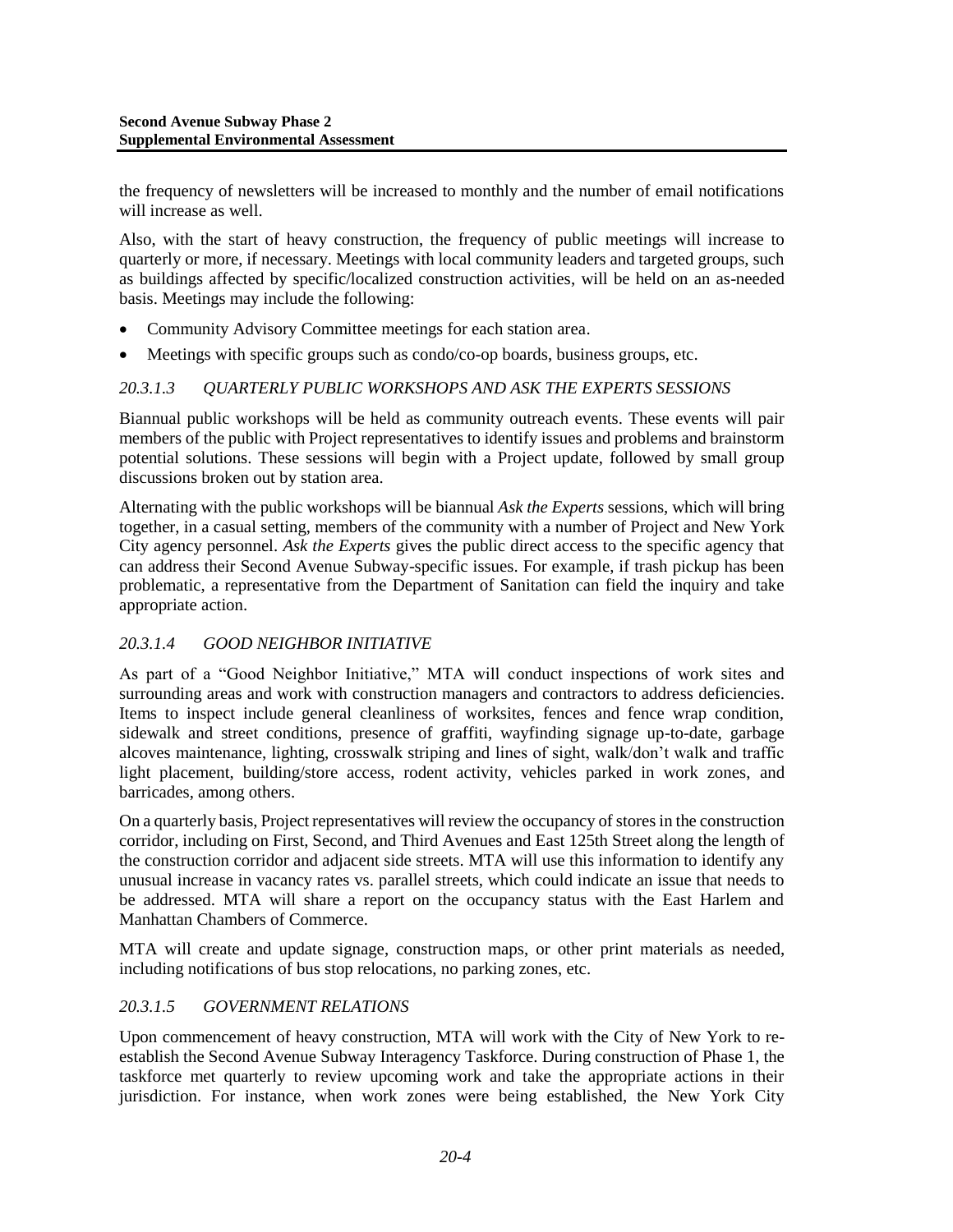Department of Transportation (NYCDOT) provided permits and helped to ensure the area was safe for vehicle and pedestrian traffic.

MTA executives and public affairs staff will make periodic visits to elected officials representing the Phase 2 corridor and update them on the Project's progress so they can help keep their constituents informed.

#### **20.3.2 OUTREACH FOR THIS ENVIRONMENTAL ASSESSMENT**

In accordance with NEPA, this Supplemental EA was made available for at least 30 days for public review from July 12, 2018 to August 13, 2018. The Supplemental EA is available for review on the MTA's Project website (http://web.mta.info/capital/phase2\_docs.html) as well as the following viewing locations:

| <b>Second Avenue Subway</b>         | <b>Federal Transit Administration,</b> |
|-------------------------------------|----------------------------------------|
| <b>Community Information Center</b> | <b>Region II</b>                       |
| 69 East 125th Street                | One Bowling Green, Room 429            |
| New York, NY 10035                  | New York, NY 10004                     |
|                                     |                                        |
| <b>Manhattan Community Board 10</b> | <b>Manhattan Community Board 11</b>    |
| <b>Office</b>                       | <b>Office</b>                          |
| 215 West 125th Street, 4th Floor    | 1664 Park Avenue, Ground Floor         |

A public meeting has been scheduled to provide an opportunity for the community to learn more about Phase 2 of the Second Avenue Subway and to provide verbal comments on the Supplemental EA. The public meeting is scheduled as follows:

#### **July 31, 2018 6:00–9:00 PM Henry J. Carter Home & Hospital–Auditorium** 1752 Park Avenue (at 122nd Street) New York, NY 10035

Written comments on the Supplemental EA may also be submitted electronically or by mail during the public review period through August 13, 2018 to one of the following addresses:

| outreach@mtacc.info | Hector Santana                      | Donald Burns                           |
|---------------------|-------------------------------------|----------------------------------------|
|                     | <b>Second Avenue Subway</b>         | <b>Federal Transit Administration,</b> |
|                     | <b>Community Information Center</b> | Region II                              |
|                     | 69 East 125th Street                | One Bowling Green, Room 429            |
|                     | New York, NY 10035                  | New York, NY 10004                     |

After considering public comments, FTA's findings under NEPA will be issued and made available to the public. Based on the analyses presented in the Supplemental EA and after considering public comments, FTA will determine whether design modifications to Phase 2 of the Second Avenue Subway would result in any significant adverse environmental impacts not already identified in the 2004 FEIS or ROD or require changes to mitigation measures. FTA will issue a Finding of No Significant Adverse Impact (FONSI) if there are no significant environmental impacts not already identified in the 2004 FEIS or ROD or changes in mitigation measures. If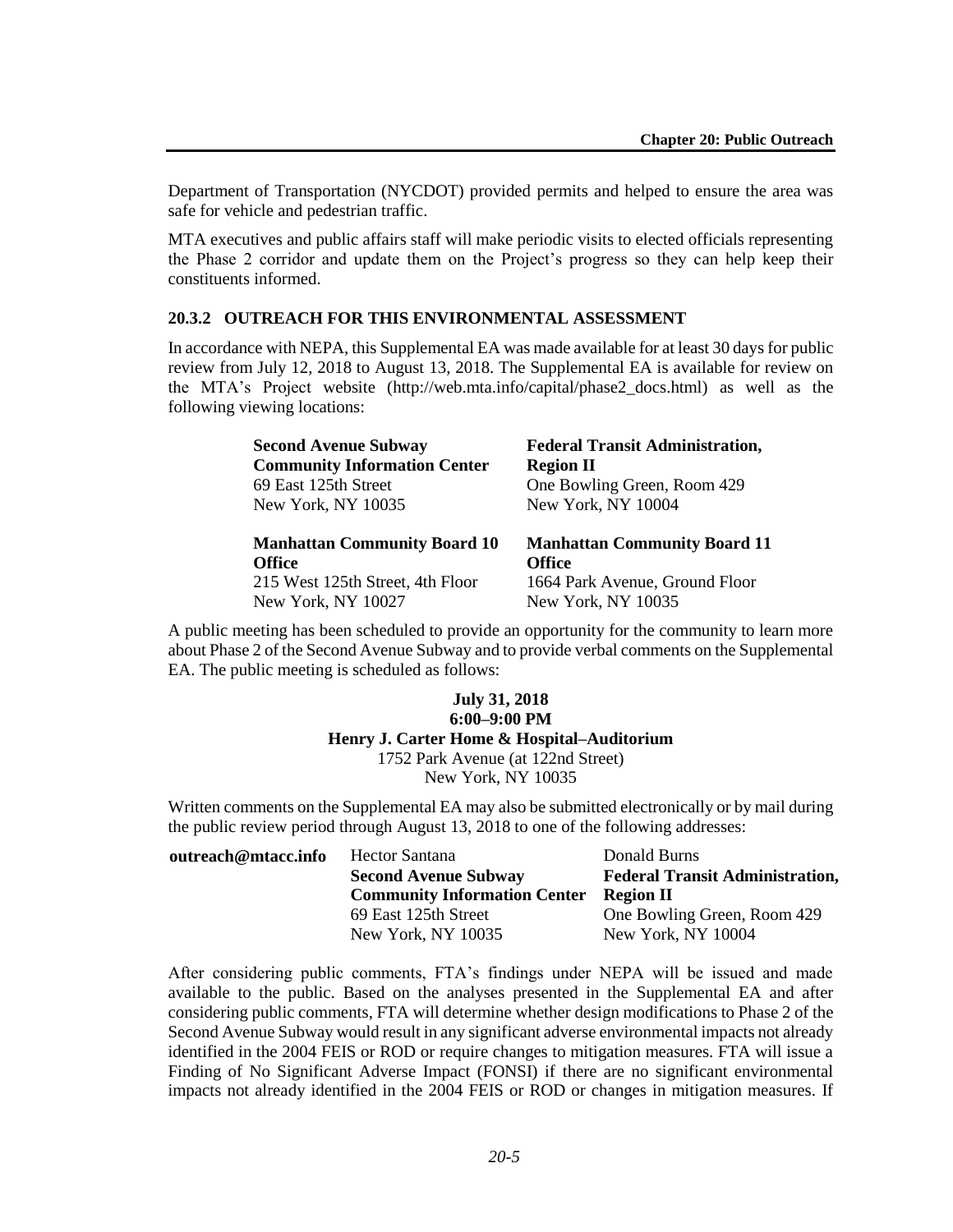there are any new significant adverse impacts or any significant changes to mitigation measures as a result of the proposed modifications, FTA and MTA will prepare a Supplemental EIS to evaluate those impacts.

# **20.3.3 SECTION 106 COORDINATION**

Section 106 of the National Historic Preservation Act (NHPA; 36 CFR § 800) requires federal agencies to take into account the effects of their undertakings on historic properties that are listed in or meet the eligibility criteria for listing in the National Register of Historic Places. The NHPA also requires that federal agencies afford the federal Advisory Council on Historic Preservation the opportunity to comment on federal actions and that federal agencies undertake planning and actions to minimize harm to properties designated as National Historic Landmarks. NHPA also requires the opportunity for public comment on a project's effects on historic resources.

For the Second Avenue Subway, the Section 106 process was conducted in conjunction with the Project's review in accordance with NEPA. As part of that process, a Programmatic Agreement (PA) was executed among FTA, MTA, and SHPO on April 8, 2004 to describe the procedures that would be followed to document and protect historic resources that could be adversely affected by the construction of the subway. The New York City Landmarks Preservation Commission (LPC) is a consulting party to the PA (indicating that LPC participated in consultation related to the PA). The PA has been amended once, in 2012, with respect to vibration thresholds.

In accordance with the PA, FTA and MTA continued to coordinate with SHPO as design and construction of Phase 1 advanced, as needed, and is continuing to coordinate with SHPO as design of Phase 2 advances. Please see Chapter 8, "Historic and Archaeological Resources," for additional information on Section 106 coordination related to Phase 2.

# **20.3.4 ENVIRONMENTAL JUSTICE OUTREACH**

The environmental justice process requires federal agencies to evaluate and avoid, minimize, and mitigate disproportionately high and adverse human health and environmental impacts to communities with substantial minority or low-income populations (i.e., environmental justice communities) resulting from federal actions. It also requires federal agencies to make concerted efforts to engage environmental justice communities and provide opportunities for their participation in the environmental review process.

The East Harlem area where Phase 2 will be located is an environmental justice community. In most cases, areas are identified as both minority and low-income populations. As described above in Section 20.3.1 of this chapter, MTA has conducted a number of community meetings in this area with local residents and community leaders to engage the community and has established an ongoing outreach plan to be conducted throughout development and implementation of Phase 2. Community meetings will continue throughout construction of Phase 2, and as noted above, a CIC has been established at 69 East 125th Street in Harlem for ongoing communication with the community.

For a full discussion of environmental justice considerations for Phase 2, see Chapter 16, "Environmental Justice" of this Supplemental EA.